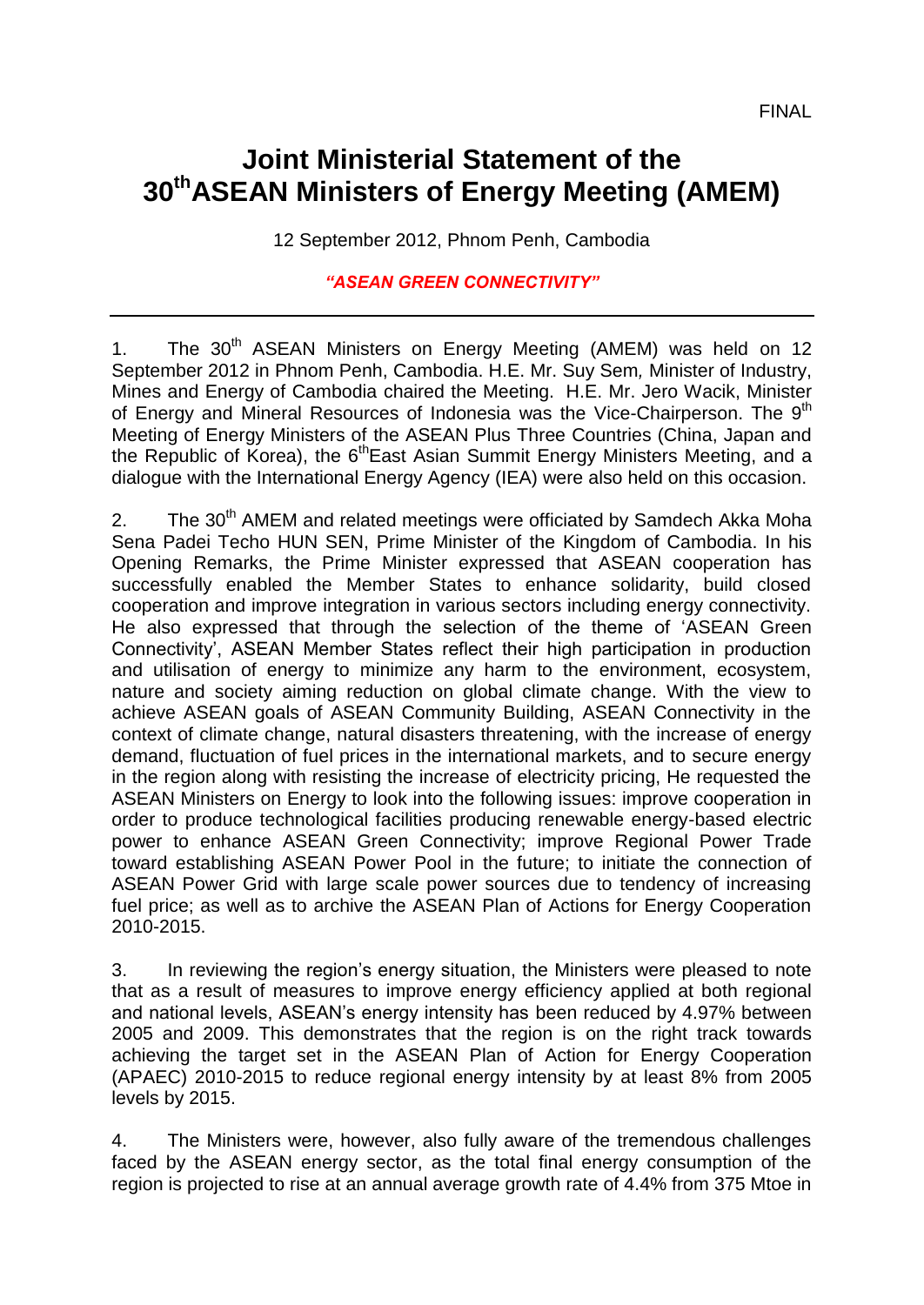2007 to 1,018 Mtoe in 2030 under the Business-as-Usual scenario in the 3<sup>rd</sup> ASEAN Energy Outlook. The Ministers therefore reiterated their resolve to step up individual and collective efforts by ASEAN Member States to ensure secure, stable, affordable and environmentally sustainable energy supplies, so as to enable ASEAN to achieve the economic and social development goals of the ASEAN Community by 2015. In this regard, the Ministers endorsed the plan for the Mid-Term Review of APAEC 2010-2015, to be conducted by the ASEAN Senior Officials Meeting on Energy (SOME) through the ASEAN Centre for Energy (ACE) and in cooperation with the other ASEAN Specialised Energy Bodies, to identify necessary actions and measures to achieve the ASEAN Community goals. The Ministers tasked the Senior Officials to complete the Mid-Term Review through the Regional Energy Policy and Planning Sub-sector Network (REPP-SSN) and submit their appropriate recommendations for the Ministers' consideration at the 31<sup>st</sup> AMEM in 2013.

5. In strengthening the APAEC 2010-2015, the Ministers reiterated their commitment made in 2010 to further strengthen ASEAN efforts in addressing climate change and enhancing ASEAN energy cooperation towards a greener ASEAN energy sector and low-carbon economy, and the role of clean energy technologies towards this end. In this regard, the Ministers welcomed the inclusion of a dedicated chapter on ASEAN in the IEA publication "Energy Technology Perspectives 2012" as part of the Clean Technology Development project that ASEAN is pursuing with the IEA.

6. While noting the progress made in the implementation of the Trans-ASEAN Gas Pipeline (TAGP) project through bilateral interconnections between ASEAN Member States, the Ministers welcomed the new strategic focus of the ASEAN Council on Petroleum (ASCOPE) in oil and gas cooperation, to be implemented through a) bilateral connections; b) LNG cooperation with a focus on destination flexibility; c) harmonisation of LNG specifications; d) ship-shore compatibility; e) promotion of regional technical support; and f) studies on establishing proactive strategic gas supply buffer management to ensure supply availability during gas shortage, etc. The Ministers also endorsed the establishment of the Task Force on APSA/CERM Operationalisation to propose the necessary procedures, guidelines and plan of action, and required infrastructure for the operationalisation of the Coordinated Emergency Response Measures (CERM) Mechanism under the ASEAN Petroleum Security Agreement (APSA). The Ministers acknowledged the significant impact that global gas developments, particularly shale gas developments in North America, would have on the ASEAN region. The Ministers tasked the Senior Officials and ASCOPE to explore with the United States a specific platform where ASEAN could obtain information about shale gas developments and the US' LNG export regulatory framework.

7. The Ministers welcomed the new developments in the implementation of the ASEAN Power Grid (APG) project, particularly the signing of the MOU between Indonesia and Malaysia on the Interconnection Project No.4 Peninsular Malaysia-Sumatra (with its commercial operation date (COD) expected in 2017), and the agreement that the two Member States would start power exchanges of the Interconnection Project No. 6 West Kalimantan-Sarawak in 2015. The Ministers also welcomed the new structure of the Working Groups under the Council of the Heads of ASEAN Power Utilities/Authorities (HAPUA), which would enable the more effective implementation of the APG project. The Ministers welcomed HAPUA's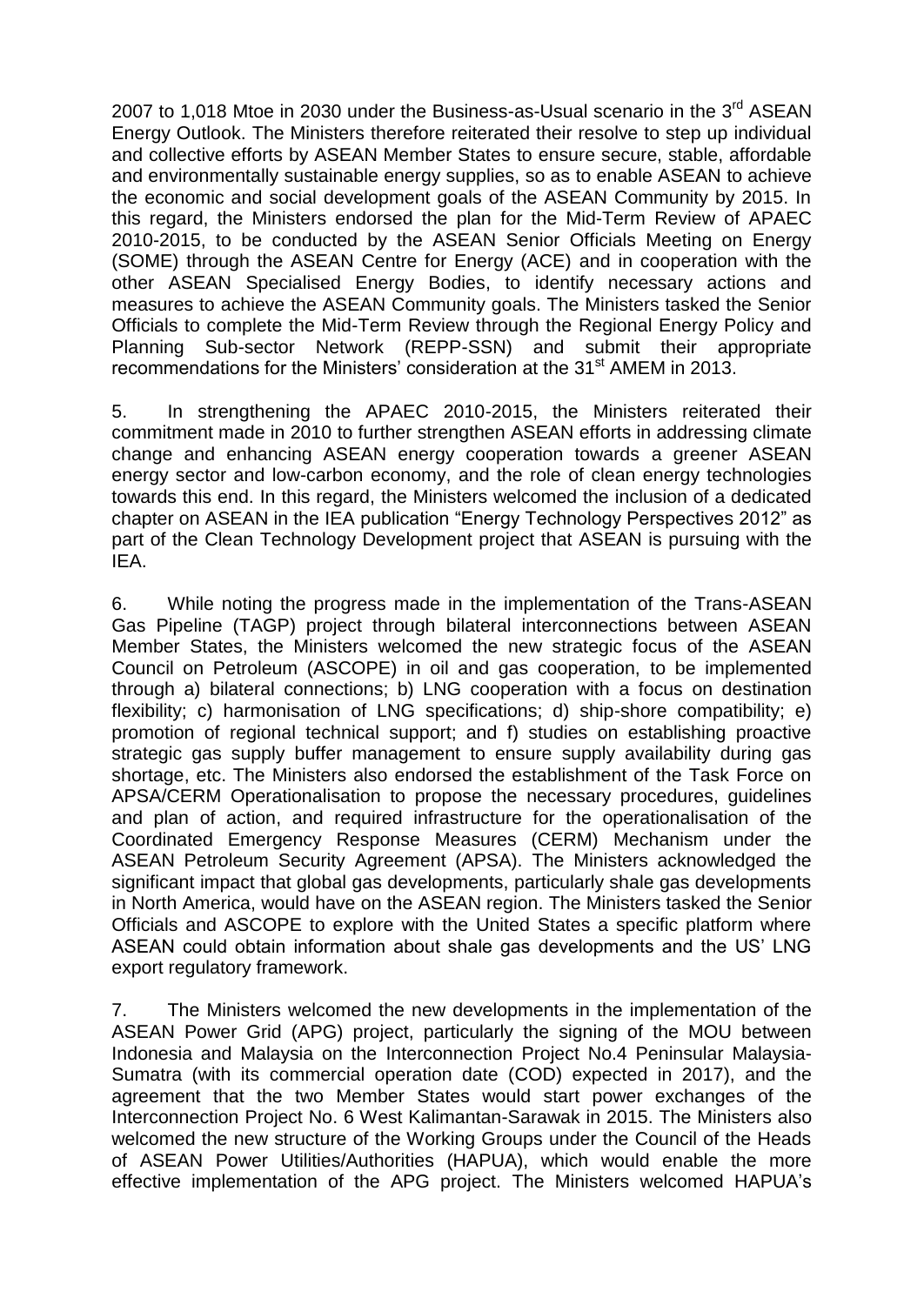efforts to accelerate work on the harmonisation of regulatory framework and technical standards for the operation of the APG. The Ministers noted the need to better harmonise regulatory standards and systems, and to understand local conditions and regulations in order to bring the APG forward. They tasked HAPUA to prepare a report on these specific challenges and to propose initiatives to overcome these impediments and to report back to the 31st AMEM.

8. The Ministers commended the Energy Efficiency and Conservation Sub-Sector Network (EE&C-SSN) for the good progress made in promoting and improving energy efficiency in the region, which includes the establishment of National Councils of the ASEAN Energy Management System (AEMAS) in six (6) Member States; the award of certifications to 779 energy managers and 6 energy end-users under the AEMAS project; and the adoption of the Strategic Framework for the Harmonisation of Energy Efficiency Standards for Household Appliances in ASEAN, with air conditioners (A/C) being selected as the first product for harmonisation. The Ministers noted the successful completion of the 12-year long PROMEEC and MTPEC Projects; and welcomed the new initiatives under the ASEAN-Japan Energy Efficiency Partnership (AJEEP). The Ministers encouraged the EE&C-SSN to expedite work on establishing a long-term target for ASEAN Energy Intensity (EI) improvement beyond the current 8% reduction from 2005 levels by 2015 that could help transform ASEAN towards a low-carbon and smart-energy region and submit their recommendation to the next AMEM for adoption. The Ministers congratulated the winners and the runners-up of the ASEAN Energy Awards 2012 (Best Practices in Energy Management Award and Best Practices in Energy Efficient Building Award).

9. The Ministers noted the activities undertaken by the Renewable Energy Support Program (RESP) and the Renewable Energy Sub-Sector Network (RE-SSN) in promoting the development of renewable energy in the region, including: a) Study and Workshop on RE Support Mechanisms for Bankable Projects; b) Workshop on RE Technical Standards and Harmonisation in ASEAN; c) Study and Workshop on Innovative Rural Electrification Approaches in ASEAN; and d) the establishment of the Hydropower Competence Centre (HYCOM) as a training centre for Small-Scale Hydropower in ASEAN. The Ministers also noted that the Workshop on Trade and Investment in Renewable Energy and Energy Efficiency was held on 27-28 August 2012 in Thailand with cooperation of EE&C-SSN and RE-SSN. The workshop aimed to prepare ASEAN Member States for the removal of tariff and non-tariff barriers and harmonisation of standards to facilitate intra-ASEAN trade and investment in RE and EE products and services in the realisation of the ASEAN Economic Community (AEC) by 2015. The Ministers encouraged the RE-SSN to develop a mechanism for monitoring ASEAN's progress on achieving the regional target of 15% of renewable energy in total installed power capacity by 2015. The Ministers acknowledged that Distributed Green Generation (community-scale renewable energy power station) being promoted in Thailand could be an effective example for the region to enhance rural electrification, system stability and green economy. The Ministers congratulated the winners and runners-up of the ASEAN Energy Awards 2012 (Renewable Energy) coordinated by the ACE in the on-grid, off-grid and co-generation categories.

10. As coal is becoming an increasingly important component with a rapid rate of increase in the share of ASEAN energy mix (accounting for 11.1% in the region's primary energy consumption in 2005, 14.8% in 2007, and projected 29.3% by 2030),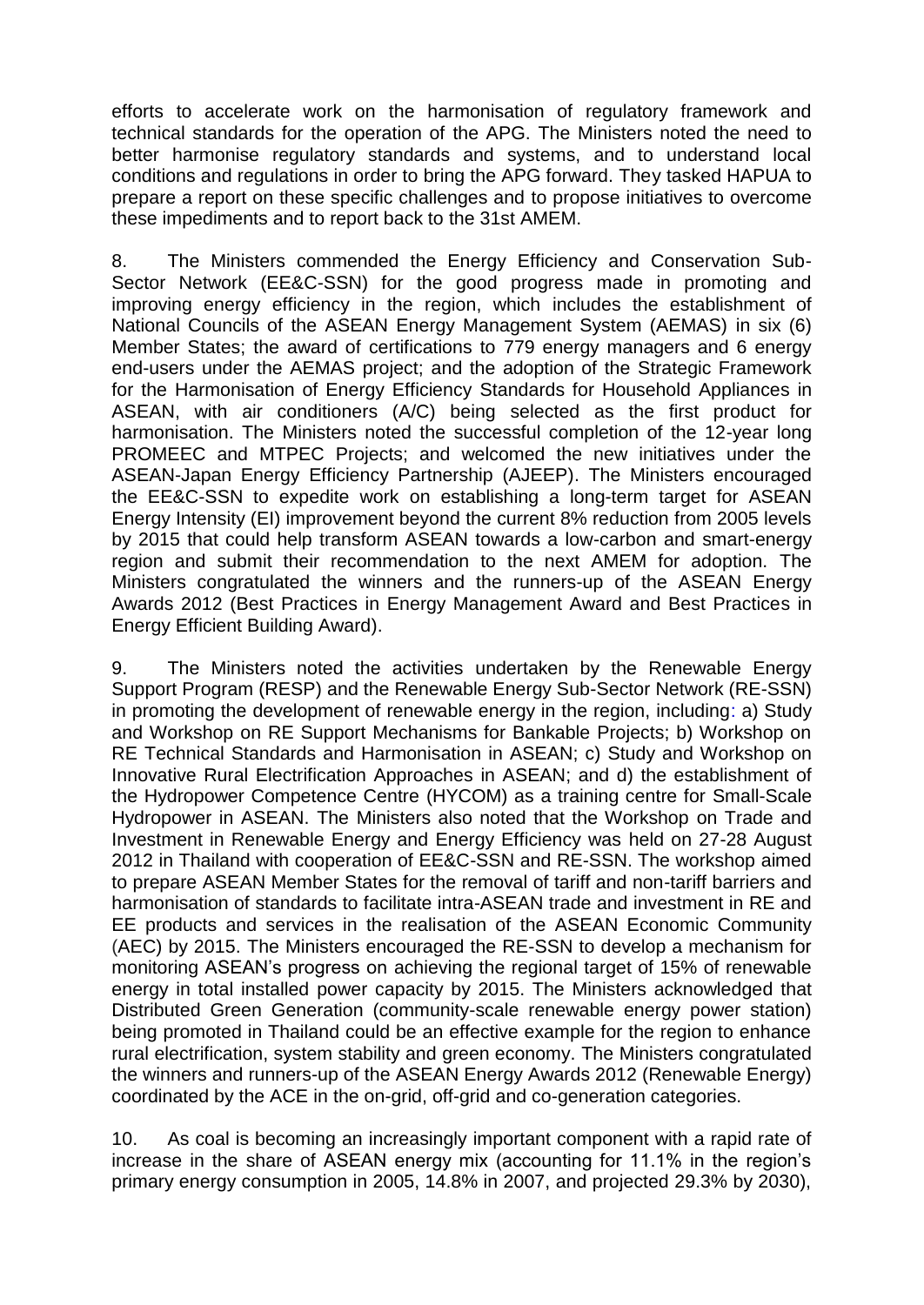the Ministers requested the Senior Officials to formulate regional cooperation in coal supply and trading, mutual assistance in emergency situations of coal supply in ASEAN Member States, and application of clean coal technologies and Carbon Capture and Storage (CCS) as key mitigation technologies to reduce the environmental effects of coal use.

11. The Ministers reaffirmed the commitment made by Leaders in the Phnom Penh Declaration, issued on the occasion of the 20<sup>th</sup> ASEAN Leaders' Summit on 3 April 2012, to develop a coordinated ASEAN approach that would contribute to the global undertaking to improve nuclear safety, in cooperation with the International Atomic Energy Agency (IAEA) and other relevant partners, as well as to promote and uphold the IAEA standards of safety and security in the development of nuclear energy for peaceful use. The Ministers noted the initiatives of the Nuclear Energy Cooperation Sub-Sector Network (NEC-SSN) in developingan ASEAN Action Plan on Public Education on Nuclear Energyand Nuclear as the Clean Energy Alternative Option with a view to enhancing public awareness and acceptance of the usage of nuclear energy for power generation. The Ministers noted the survey of country needs conducted by the ACE which would serve as a useful reference for the NEC-SSN in enhancing the work program with Dialogue Partners and International Organisations. The Ministers encouraged the NEC-SSN to continue to promote and intensify capacity building efforts, in collaboration with the IAEA and other relevant partners, so that the region will be more informed and kept updated on the latest nuclear safety standards, developments and technologies.

12. The Ministers noted that effective energy regulation promotes energy sustainability and facilitates the economic development of the region. In this regard, the Ministers welcomed closer collaboration among the ASEAN regulatory bodies through the establishment of the ASEAN Energy Regulators' Network (AERN). The Ministers requested ASEAN Energy Regulators to strengthen communication channels to promote mutual understanding of energy regulations of member states and regional economic development.

13. The Ministers endorsed a plan to enhance the ACE to ensure that it serves as a high-performing institution which builds a coherent, coordinated, focused and robust energy policy agenda and strategy for ASEAN that fulfills three critical roles: i) advance ASEAN energy goals; (ii) function as an energy data and knowledge hub; and iii) serve as an ASEAN Energy think tank. This includes the recommendations to (i) hire a professional Executive Director with a long-term performance-based contract; and (ii) establish a Task Force to execute the recommendations of the Study by McKinsey & Company which would include, inter-alia, the funding options for ACE to ensure its long term sustainability, reporting to the Senior Officials. The Ministers also reaffirmed the crucial role of the ASEAN Secretariat in providing necessary support to ASEAN energy cooperation, including to AMEM, SOME, and the SSNs and ASEAN Specialised Energy Bodies, as provided for under the ASEAN Charter.

14. The Ministers welcomed the following ACE database and publication initiatives in line with APAEC 2010-2015: (a) ASEAN Energy Review and Statistics, (b) ASEAN Energy Indicators, (c) 4<sup>th</sup> ASEAN Energy Outlook, (d) Energy Policy Review and Analysis Series, and (e) ASEAN RE Development 2006-2010. The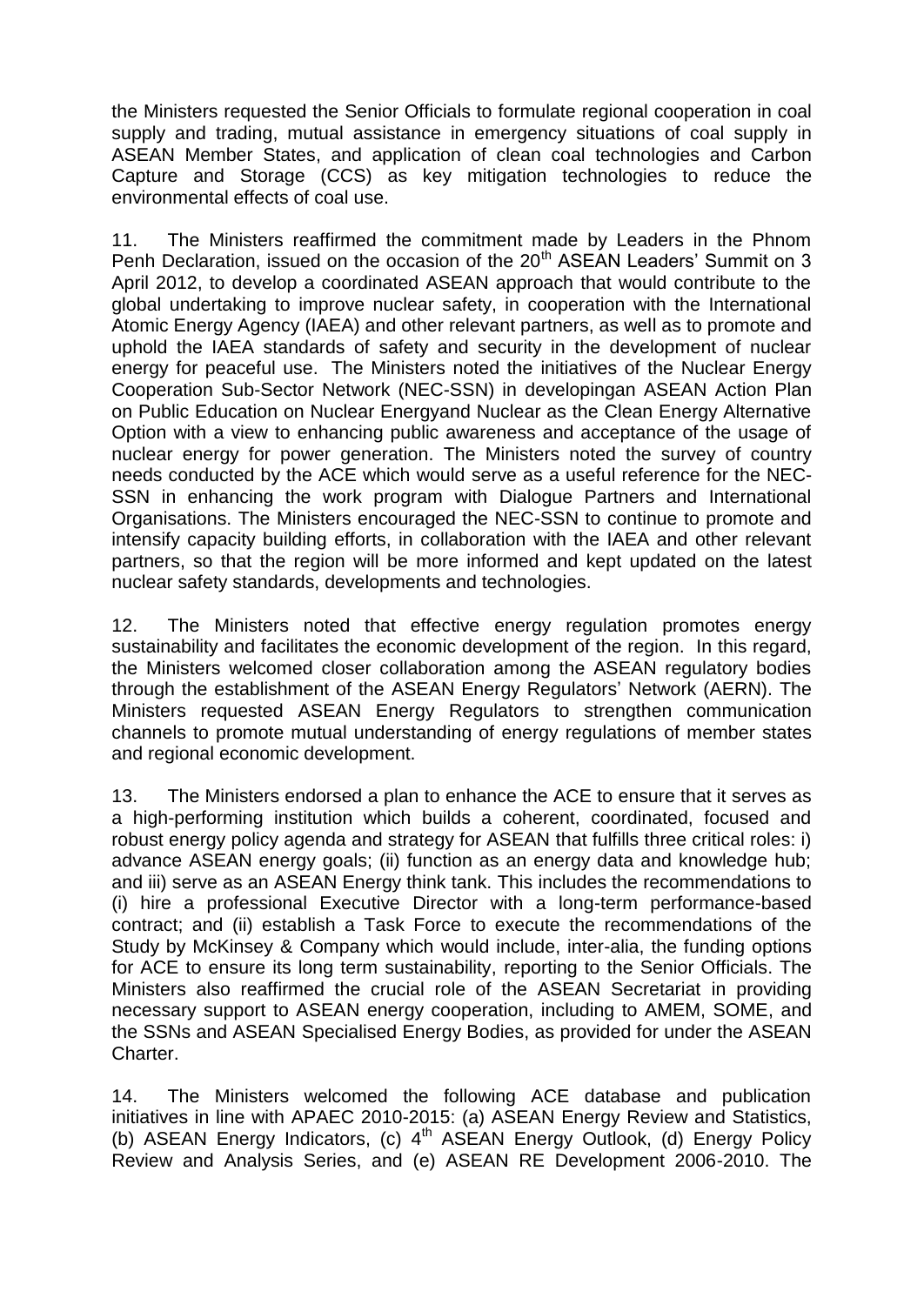Ministers instructed ACE to consult with ASEAN Member States in defining the strategic thrusts of the publications to reflect ASEAN's energy priorities and issues.

15. In the Dialogue with the IEA Executive Director, the ASEAN Ministers and the IEA Executive Director were pleased to note that the first year of the implementation of the ASEAN-IEA MOU on Energy Cooperation had yielded important results. The ASEAN Ministers expressed their appreciation to IEA for its advisory role in the preparations for the operationalisation of the Coordinated Emergency Response Measures (CERM) Mechanism under the ASEAN Petroleum Security Agreement (APSA). On the Clean Technology Development project, the Ministers expressed appreciation to the IEA for the successful completion of the ASEAN Chapter in the Energy Technology Perspectives 2012 and looked forward to the next phase of the project on "Technology Development Prospects for the ASEAN Power Generation Sector". The Ministers agreed with the IEA's suggestion of exploring further collaboration in the areas of energy efficiency and renewable energy.

16. The Ministers noted that energy cooperation between ASEAN and its Dialogue Partners had progressed further in the past year, and expressed their appreciation to the Dialogue Partners for the valuable assistance in supporting the implementation of the APAEC 2010-2015. The Ministers noted the recent convening of the 13<sup>th</sup> SOME-METI Consultations, the 3<sup>rd</sup> SOME-EU Dialogue on Energy Cooperation, the 3rd SOME-Russia Consultation, the 3rd SOME-US Consultation, the SOME-IEA Dialogue, the 17<sup>th</sup> EAS-ECTF in July 2012 and the 11<sup>th</sup> SOME+3 in September 2012. The Ministers welcomed the adoption of the work plans and concrete cooperation activities with the respective Dialogue Partners for implementation, including the activities under the SOME-METI Energy Cooperation Program Priorities 2012-2013, the SOME-EU Energy Cooperation Annual Work Plan 2012-2013, the ASEAN-US Energy Cooperation Work Plan 2012-2014 and the EAS-ECTF Work Plan 2012-2013. The Ministers welcomed the continued sharing of best practices and capacity building activities through the ASEAN-US Energy Efficiency Education Workshop on 4-5 July 2012 and the ASEAN-EU Seminar on Energy Security and Investment Regulation Framework on Interconnections on 10-11 September 2012 in Phnom Penh, Cambodia. In this connection, the Ministers expressed their appreciation to the Economic Research Institute for ASEAN and East Asia (ERIA) for its support in research and valuable recommendations for energy cooperation in ASEAN and EAS member countries.

17. The Ministers agreed to convene the 31<sup>st</sup>ASEAN Ministers on Energy Meeting and its Associated Meetings with Dialogue Partners in Indonesia in 2013.

18. The Ministers expressed appreciation to the Government and the people of the Kingdom of Cambodia for the warm hospitality accorded to them and for the excellent arrangements made for the 30<sup>th</sup> AMEM and its Associated Meetings.

**\*\*\*\*\*\*\*\*\***